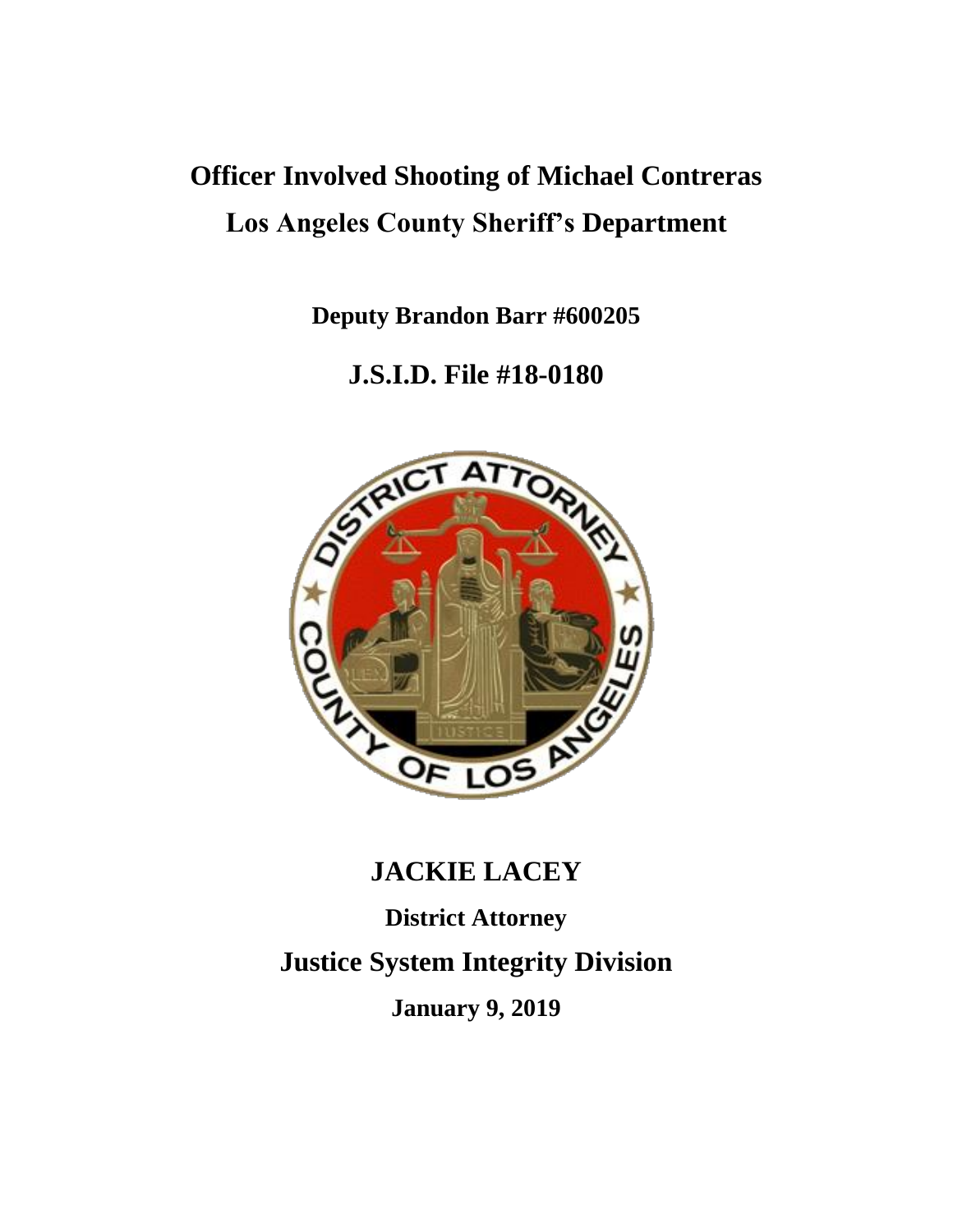### **MEMORANDUM**

| TO:             | CAPTAIN CHRISTOPHER BERGNER<br>Los Angeles County Sheriff's Department<br>Homicide Bureau<br>1 Cupania Circle<br>Monterey Park, California 91755 |
|-----------------|--------------------------------------------------------------------------------------------------------------------------------------------------|
| FROM:           | <b>JUSTICE SYSTEM INTEGRITY DIVISION</b><br>Los Angeles County District Attorney's Office                                                        |
| <b>SUBJECT:</b> | <b>Officer Involved Shooting of Michael Contreras</b><br>J.S.I.D. File #18-0180<br>L.A.S.D. File #018-05609-0560-057                             |
| DATE:           | <b>January 9, 2019</b>                                                                                                                           |

The Justice System Integrity Division of the Los Angeles County District Attorney's Office has completed its review of the May 8, 2018, non-fatal shooting of Michael Contreras. We have concluded that Los Angeles County Sheriff's Department (LASD) Deputy Brandon Barr acted lawfully in self-defense.

The District Attorney's Command Center was notified of the shooting on May 9, 2018 at 1:15 a.m. The District Attorney Response Team responded to the scene and was given a briefing of the circumstances of the shooting and a walk-through of the scene.

The following analysis is based on reports, recordings, photographs and surveillance video, submitted by LASD Homicide Detectives Chaffey Shepherd and Jonathan Bailey. The voluntary statement of Deputy Barr was considered for this analysis.

#### **FACTUAL ANALYSIS**

On May 8, 2018, at about 11:30 p.m., Michael Contreras was walking on Giovane Street in the City of El Monte. Contreras was alone and walking westbound on the sidewalk on the north side of the street. He was carrying a shoebox and wearing a small backpack.

Los Angeles County Sheriff's Department (LASD) Deputies Brandon Barr and Jaime Barrios were on patrol in south El Monte in separate, marked LASD patrol vehicles. Barr was traveling north on Seaman Avenue and Barrios trailed behind Barr. When Barr was passing Giovane Street, he looked to his left and saw Contreras on the sidewalk. Barr described the neighborhood in which he was patrolling as a "high crime" area which was home to gang members. Because of the time and area, he decided to stop and talk to Contreras. When he saw Contreras, he radioed to Barrios, told Barrios what he saw, and conducted a U-turn so he could contact Contreras on Giovane Street.

Barr pulled his patrol vehicle onto Giovane Street and used his vehicle's spotlight to illuminate Contreras. Barrios followed and parked his vehicle behind Barr's. When Barr illuminated Contreras, Contreras walked a few steps before stopping and turning toward Barr. Barr said,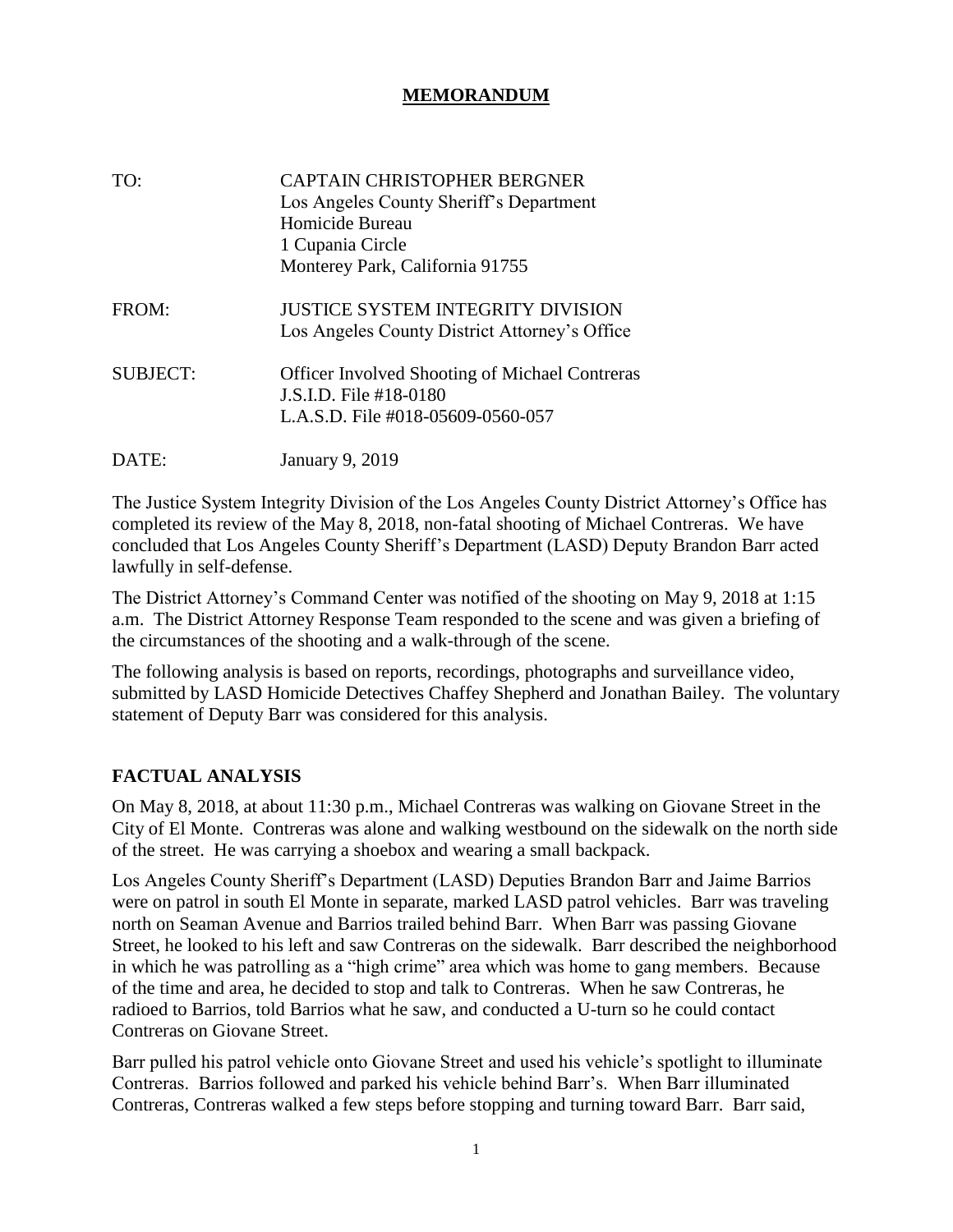"What's up?" to Contreras, and in response, Contreras lifted his shirt with his left hand and displayed an apparently black, semiautomatic handgun in his waistband. Barr responded by ordering Contreras to put his hands up, but Contreras grabbed the gun with his right hand and started pulling it from his waistband. When Contreras pulled out the gun, Barr fired one round from his service weapon, striking Contreras in his right side.

Barr spoke with investigators after the shooting. He said Contreras:

Turned towards me and, using his left hand, his shirt went up and that's when I saw the butt of a black, semiautomatic pistol. And that's when I drew my firearm – pointed it at him – said, "Let me see your hands! Let me see your hands!" And then, using his right hand, he reached for it and pulled it out. As I seen it coming out towards me, that's when I fired one round.

Barr said when he saw the gun he said something to alert his partner. Barr could not remember whether he said, "Gun! Gun!" or "He's got something!" but he yelled out something before he shot.

Barrios also spoke with investigators. He stopped behind Barr's vehicle and saw Barr exit. Shortly after Barr exited his vehicle, Barr drew his service weapon and started yelling at Contreras to show his hands. Barrios exited his car and moved behind Barr's vehicle. When he did that, he saw Contreras facing Barr and saw Contreras' right hand move to his waistband before he heard Barr fire one round. Contreras was faced in such a way that Barrios could not see what Contreras was doing with his right hand when Barr shot.

Contreras also spoke with investigators after the shooting. He explained he had a BB gun tucked into his waistband when the deputies stopped him:

I lifted my shirt and that's when the sheriff says, "He's reaching for something, reaching for something!" And I'm letting him know I'm reaching for this BB gun to show it to him. And I [unintelligible] my shirt, take it out, and throw it on the grass, just so I would be unarmed, you feel me?...So they wouldn't find me a threat…and that's when they opened fire.



*Figure 1: A black BB gun shaped like a semiautomatic handgun was recovered from the scene.*